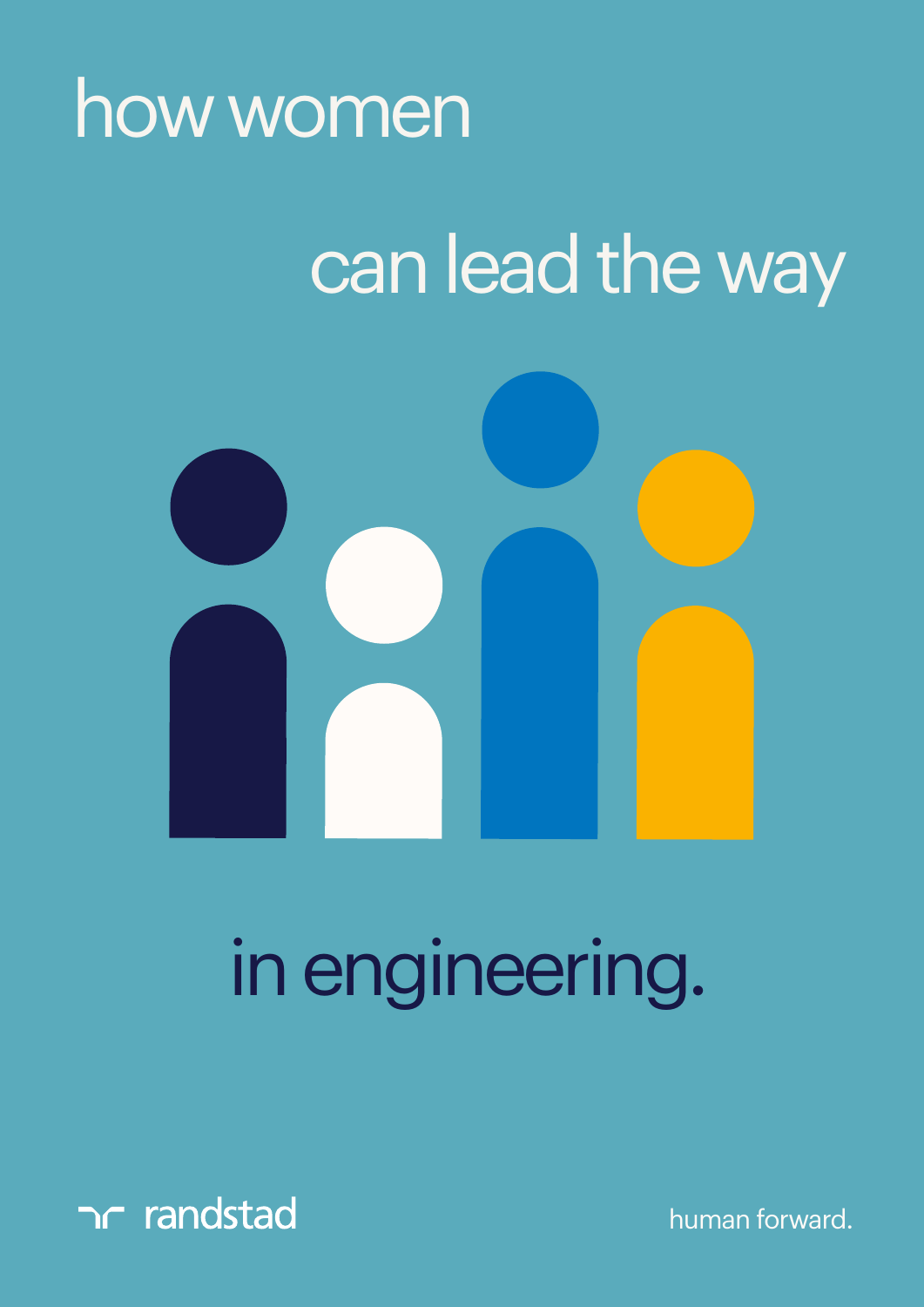# skills shortage

# and the solution.

The UK has a proud engineering history but for that to continue the sector must improve its diversity and inclusion.

Two years ago the Royal Academy of Engineering estimated 92% of engineers were men and while steps are being made to improve gender representation it will be some time before we reach equality.

The issue is even more acute in senior positions, which is why in 2018, Randstad surveyed more than 500 engineering professionals to find out the barriers, limitations and challenges women face on the path to leadership roles.

To close the skills gap in engineering, industry leaders need to find 186,000\* skilled workers every year until 2024. But in a sector where only 8% of workers are female, how realistic is this target?



An increase in the number of female engineers could be one of the solutions to a skills gap that has so far been difficult to plug. Many companies have started to adopt initiatives to increase the number of women in their workforce, and ensure equality of pay. The industry has realised that if it wants to thrive it must support those who have for too long gone unsupported and today new and diverse leadership and management capabilities are more necessary than ever.



of respondents have never had a female manager.

A lack of female role models in leadership positions across the engineering sector may be a big contributor when it comes to the lack of diversity in the industry. Our study found that women leaving the industry can be influenced by a lack of inspirational figures, with 13% of respondents pointing towards having too few female role models. This makes it more difficult for women to aspire to senior positions because they don't have clear pathways.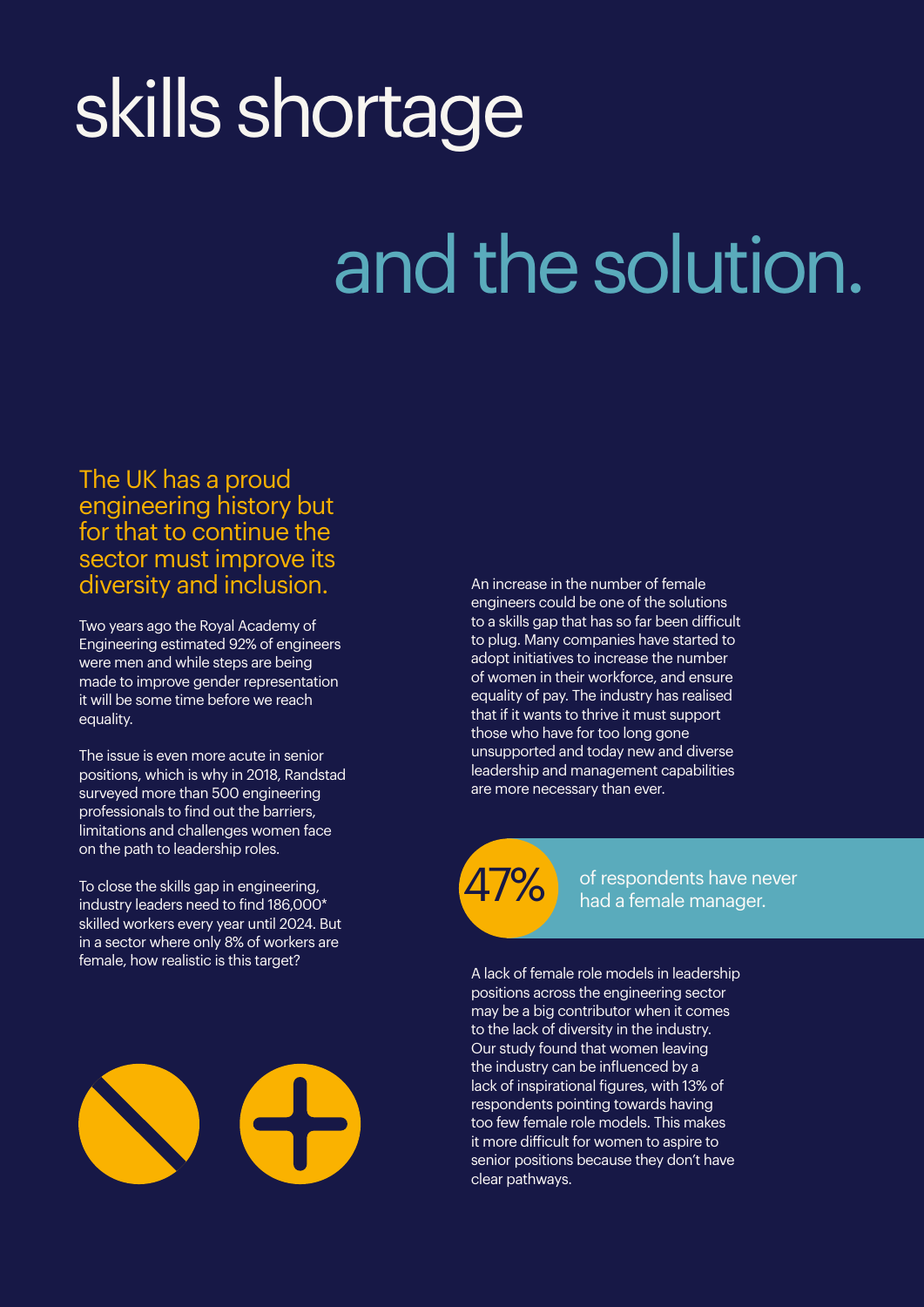#### Diversity and discrimination.

Half of the female respondents said they had experienced gender discrimination in their employment.

One factor that employers need to consider in the recruitment and selection process is unconscious bias. Often without realising, managers are quick to hire in their own image, and tend to be drawn to people that are similar to them. Organisations need to promote ways to ensure a more diverse and inclusive workforce; paving the way for the future.

31% were offered a less important role or were passed over for promotions or big projects.



Other forms of discrimination reported in the survey included comments or inappropriate behaviour from a male colleague (29%), being excluded from male conversations or social events (17%) and even being made redundant (7%).

A junior female engineer is paid on average £4,000 less than her male counterpart and the disparity soars to £20,000 at director level.\*

The pay gap widens in senior positions and failing to promote engineers due to gender only makes matters worse. By ensuring that everyone has a fair chance at progression and development within the sector, we might eventually have enough engineers to adequately fill vacancies.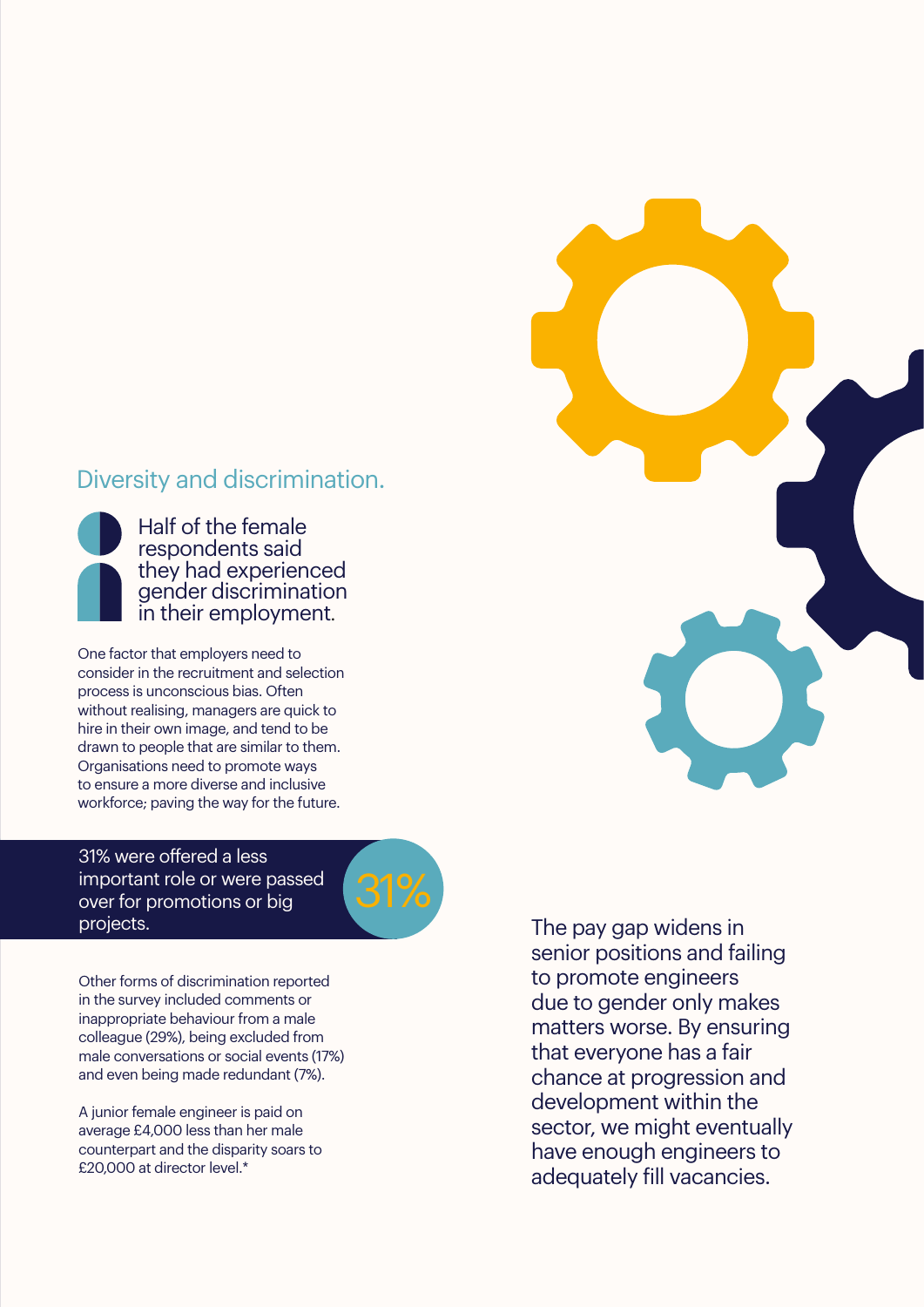

## the engineering industry.

One in five said a 'male dominated culture' was a reason women might leave the sector.



This suggests a desire to move away from the hyper-masculinity that is often found in traditionally male dominated workplaces. What might persuade women to either join or remain in the industry?



17% - culture change

 $89<sub>1</sub>$ 13% - better mentoring

### Staying in the sector.

When asked what might persuade women to either join or remain in the industry, one in five said equal pay and 17% said a culture change. A third of respondents said their employers do not support women in progressing to senior positions.

It is clear that pay equality and work culture are necessary components for making women feel appreciated and accepted in their working environments.

This is something that can start with increased visibility of incentives and mentoring programmes to aid progression and help normalise ideas around women in these roles.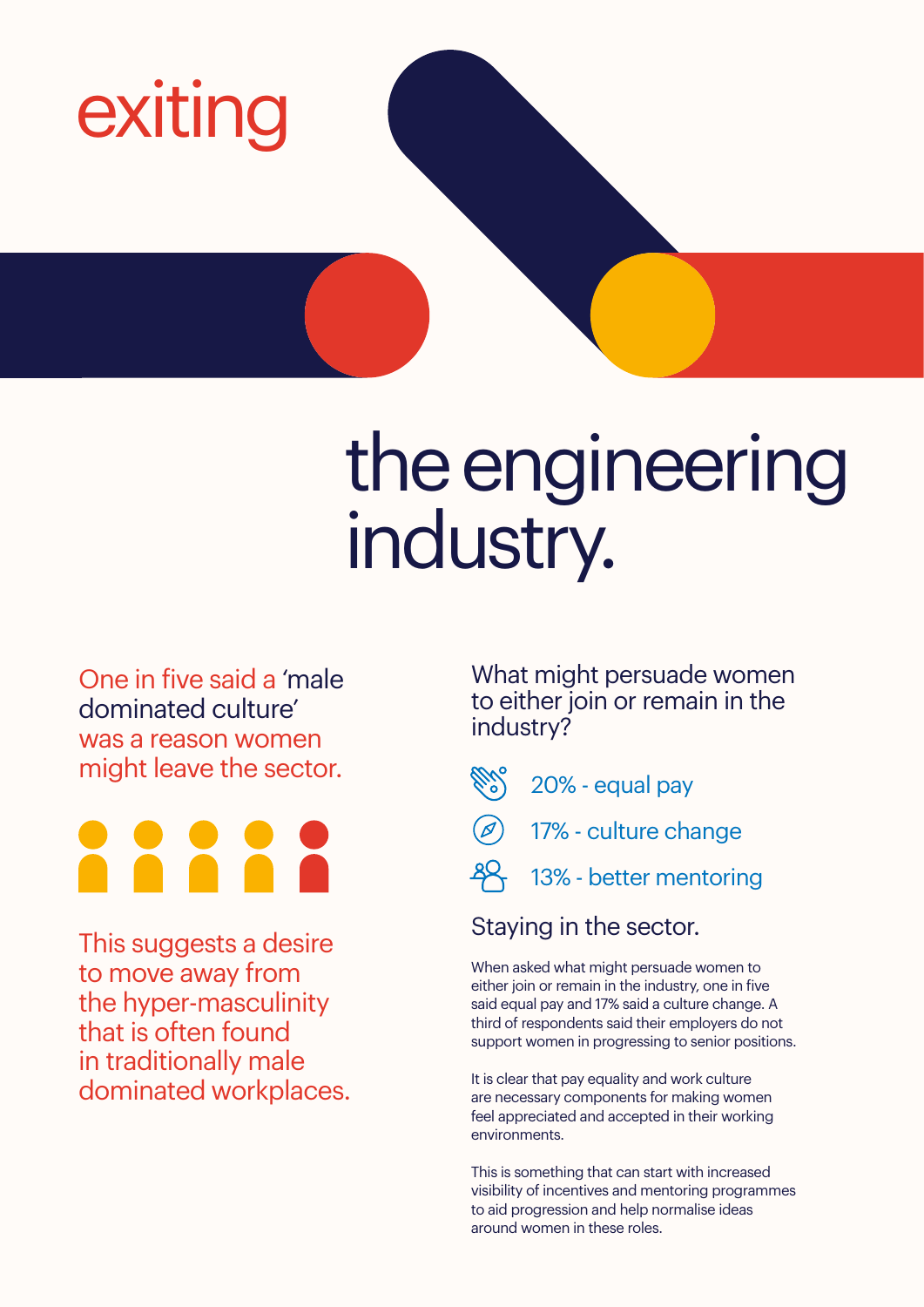

### Time for change.

Solving a skills shortage and narrowing the pay gap is no small feat, but it is possible. There are various steps that organisations can take to eliminate bias and change the culture of the industry. Simple measures such as careers advice, supporting the existing female employees to become role-models for new starters and running targeted campaigns.

In our survey, we asked what organisations within the engineering sector do to prevent gender bias; here are the most adopted initiatives.



This shows that whilst there may be initiatives available, they may not be fully advertised and communicated to women in the industry. Employers need to make sure they offer the right support and development opportunities to encourage female involvement in the sector.

23% 23%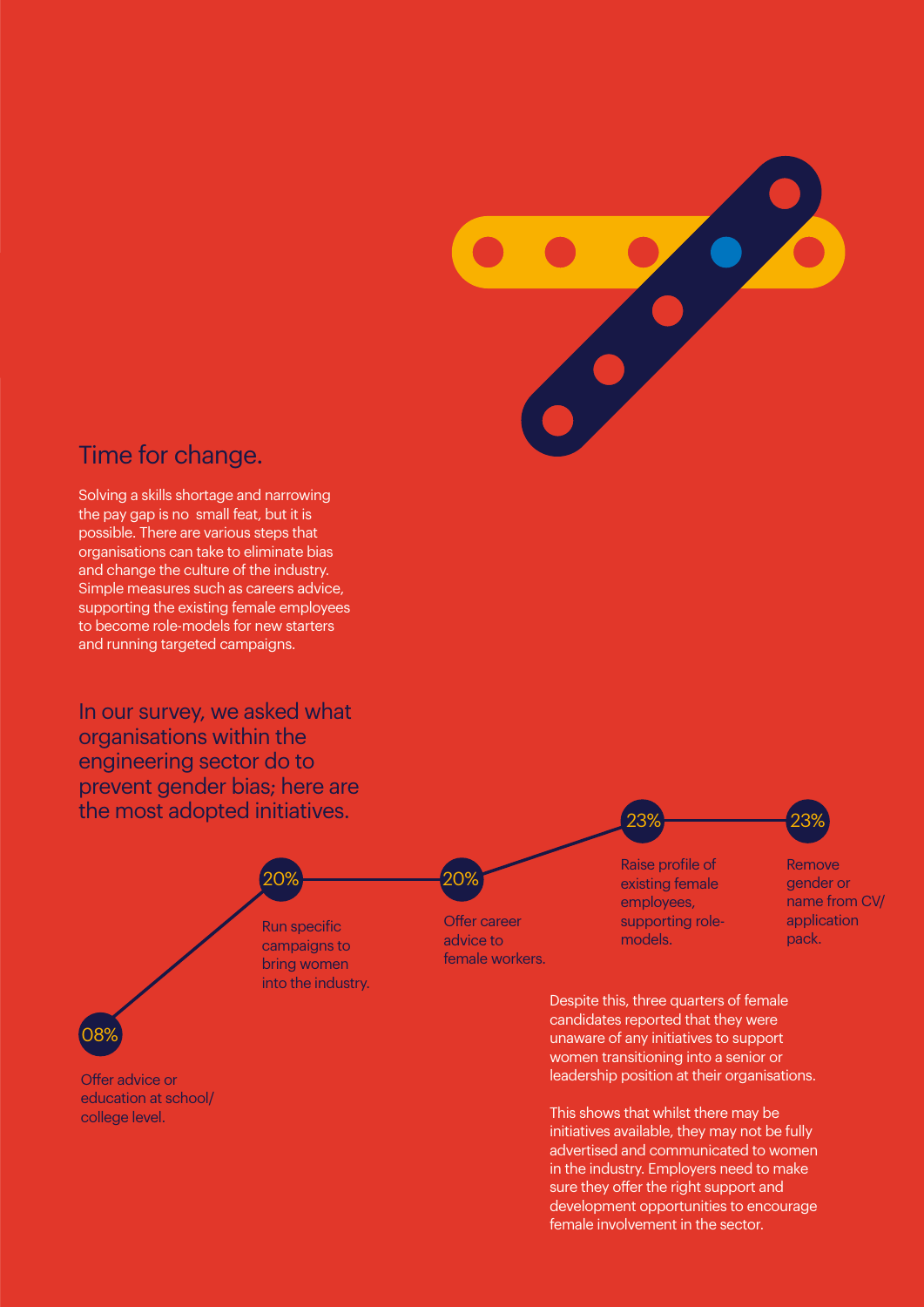## solving the problem:

# starting early.

According to research by 'Girls in STEM', the UK needs 10,000 graduates in Science, Technology, Engineering and Mathematics every year simply to maintain the current workforce.\*

The proportion of young women studying engineering and physics has remained virtually static since 2012 and only around 20% of A-Level physics students are girls. This figure has not changed in almost 30 years.\* Despite this, there is now very little gender difference in the take up of, and achievement in core STEM GCSE subjects.

## graduates 10,000 STEM

needed per year to maintain the current workforce.



By encouraging girls to consider STEM subjects as they are choosing their courses and career paths could go a long way in terms of bridging the skills gap the sector is facing. Employers could work closely with local schools and communities to promote the career opportunities that working in the engineering sector can bring.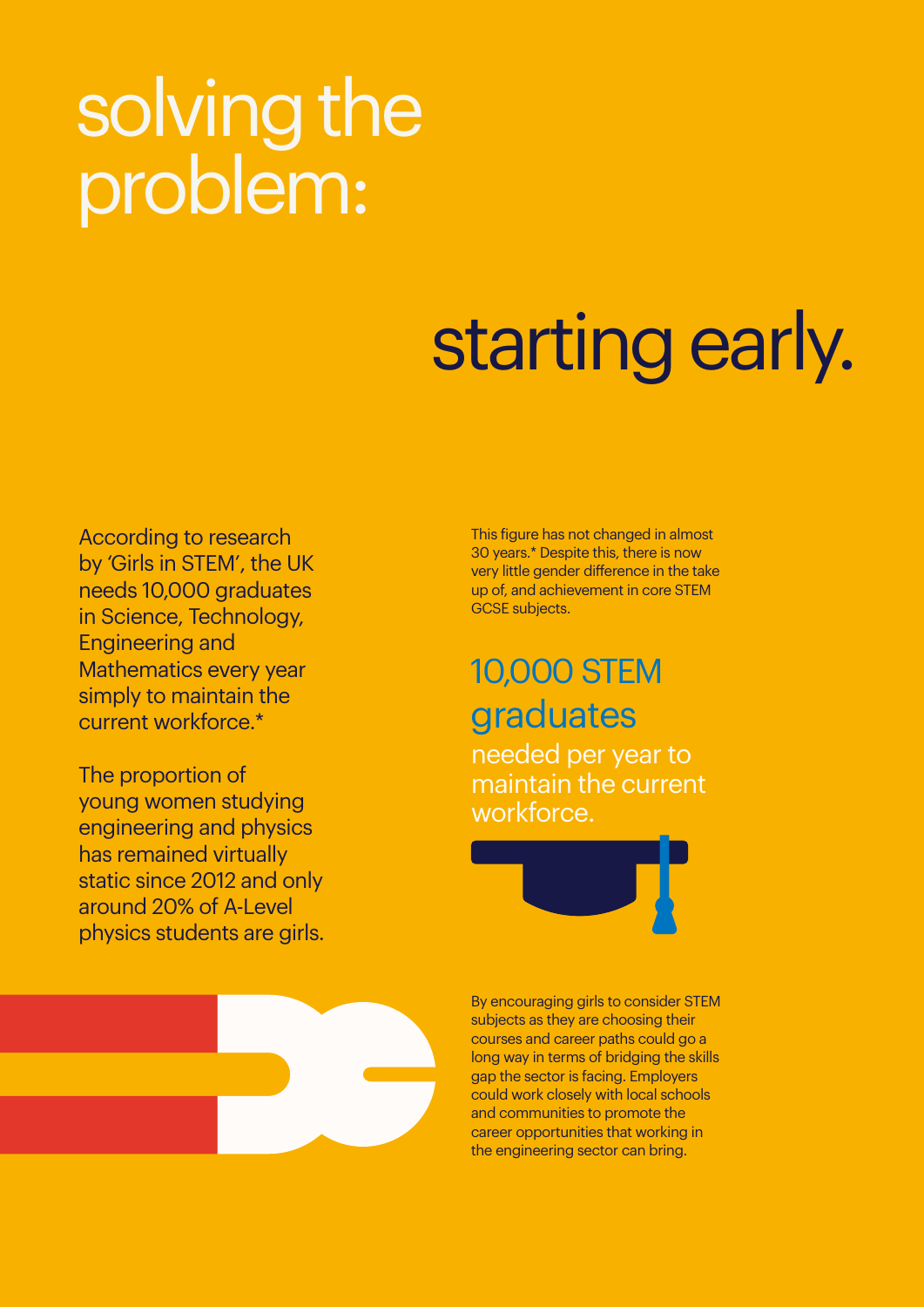

#### Advice from the top.

"Construction has always had a 'macho', male dominated connotation. In over 10 years of construction recruitment I have seen more and more women entering the industry and have seen women promoted into senior positions, which is refreshing as it shows the industry is beginning to remove barriers. Businesses need to analyse why women would leave the industry. Most importantly, we all need to make sure that construction is a career path that both women and men enjoy being a part of." Sarah Sidey, head of strategic accounts, Randstad CPE.

"There are enough events and initiatives going on in the industry, in many different sectors so the door is definitely open for women. In the six years of working with construction firms, I have seen an improvement around women in the industry. The key is in building rapport and trusting relationships." Pam Sherwood, health and safety manager.

"At a time when equality and diversity is making leaps forward, construction is playing catch up. Companies need to band together to build an environment that nurtures and rewards successful, hard-working women to move up the career ladder. Though the number of women entering construction is slowly rising, retention is a key area that needs development. Organisations that cannot retain, develop and enhance their female workforce will be missing out on key skills, new ideas and ways of working to help keep the industry driving forward." Owen Goodhead, managing Director, Randstad CPE.